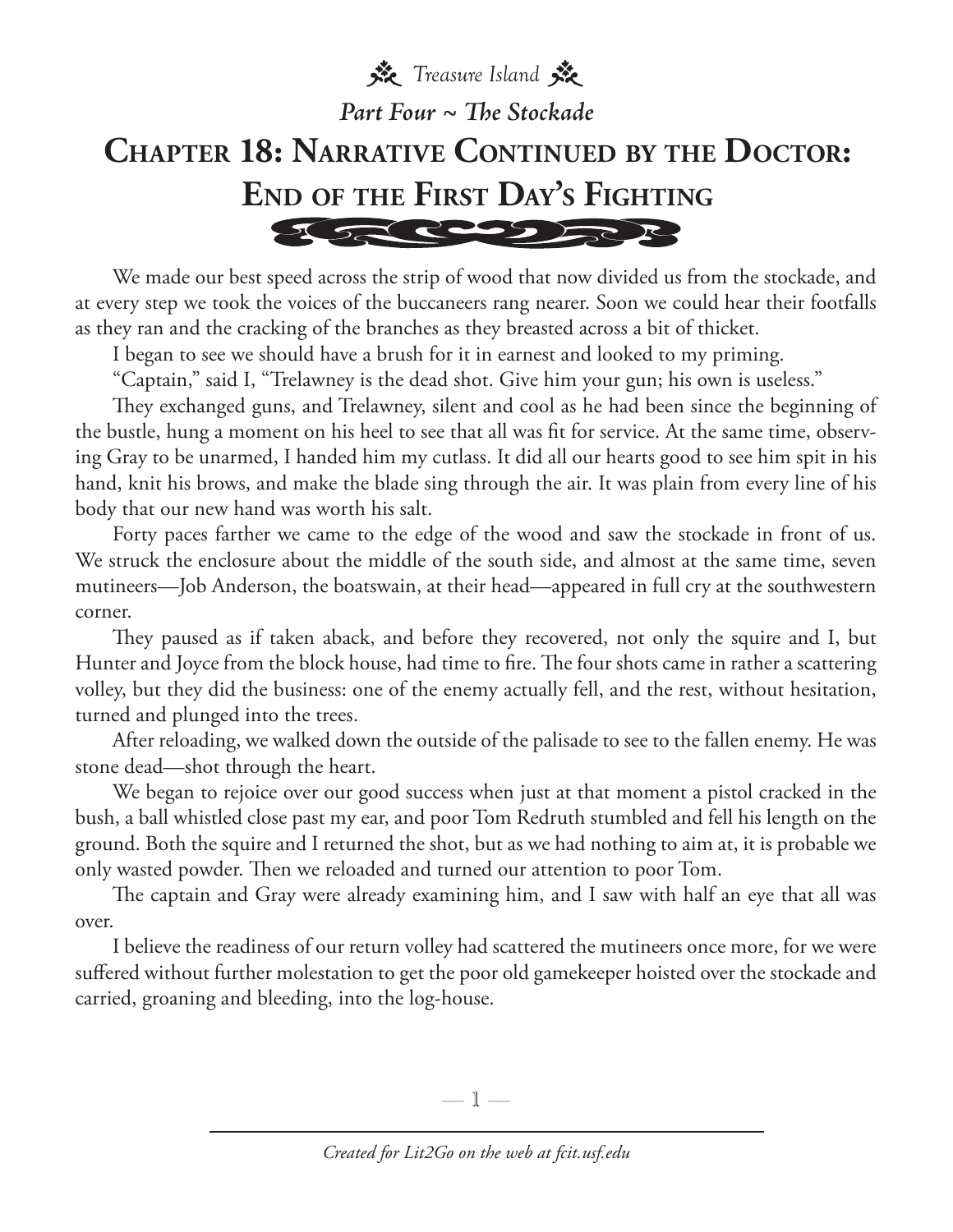Poor old fellow, he had not uttered one word of surprise, complaint, fear, or even acquiescence from the very beginning of our troubles till now, when we had laid him down in the log-house to die. He had lain like a Trojan behind his mattress in the gallery; he had followed every order silently, doggedly, and well; he was the oldest of our party by a score of years; and now, sullen, old, serviceable servant, it was he that was to die.

The squire dropped down beside him on his knees and kissed his hand, crying like a child.

"Be I going, doctor?" he asked.

"Tom, my man," said I, "you're going home."

"I wish I had had a lick at them with the gun first," he replied.

"Tom," said the squire, "say you forgive me, won't you?"

"Would that be respectful like, from me to you, squire?" was the answer. "Howsoever, so be it, amen!"

After a little while of silence, he said he thought somebody might read a prayer. "It's the custom, sir," he added apologetically. And not long after, without another word, he passed away.

In the meantime the captain, whom I had observed to be wonderfully swollen about the chest and pockets, had turned out a great many various stores—the British colours, a Bible, a coil of stoutish rope, pen, ink, the log-book, and pounds of tobacco. He had found a longish fir-tree lying felled and trimmed in the enclosure, and with the help of Hunter he had set it up at the corner of the log-house where the trunks crossed and made an angle. Then, climbing on the roof, he had with his own hand bent and run up the colours.

This seemed mightily to relieve him. He re-entered the log-house and set about counting up the stores as if nothing else existed. But he had an eye on Tom's passage for all that, and as soon as all was over, came forward with another flag and reverently spread it on the body.

"Don't you take on, sir," he said, shaking the squire's hand. "All's well with him; no fear for a hand that's been shot down in his duty to captain and owner. It mayn't be good divinity, but it's a fact."

Then he pulled me aside.

"Dr. Livesey," he said, "in how many weeks do you and squire expect the consort?"

I told him it was a question not of weeks but of months, that if we were not back by the end of August Blandly was to send to find us, but neither sooner nor later. "You can calculate for yourself," I said.

"Why, yes," returned the captain, scratching his head; "and making a large allowance, sir, for all the gifts of Providence, I should say we were pretty close hauled."

"How do you mean?" I asked.

— 2 —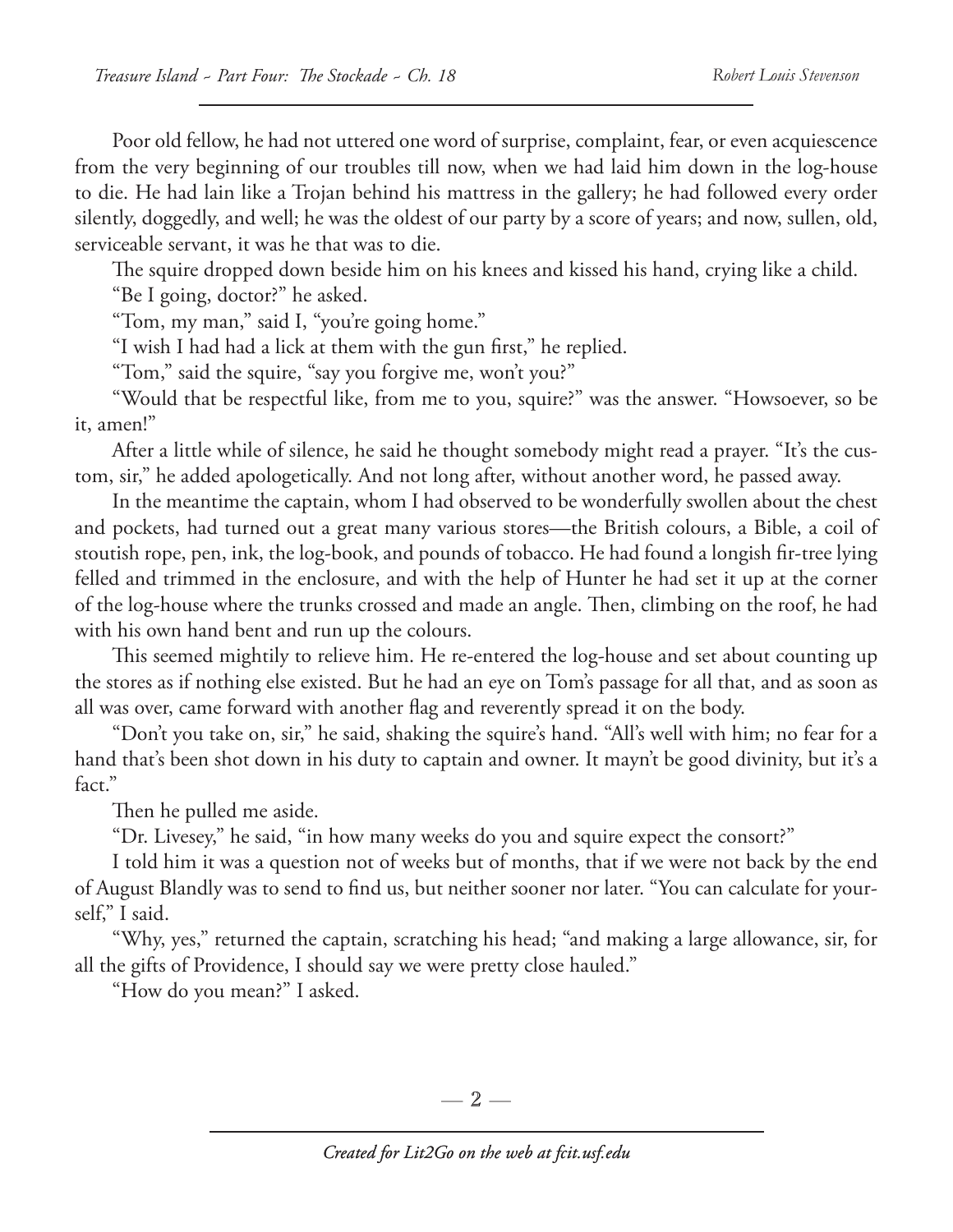"It's a pity, sir, we lost that second load. That's what I mean," replied the captain. "As for powder and shot, we'll do. But the rations are short, very short—so short, Dr. Livesey, that we're perhaps as well without that extra mouth."

And he pointed to the dead body under the flag.

Just then, with a roar and a whistle, a round-shot passed high above the roof of the log-house and plumped far beyond us in the wood.

"Oho!" said the captain. "Blaze away! You've little enough powder already, my lads."

At the second trial, the aim was better, and the ball descended inside the stockade, scattering a cloud of sand but doing no further damage.

"Captain," said the squire, "the house is quite invisible from the ship. It must be the flag they are aiming at. Would it not be wiser to take it in?"

"Strike my colours!" cried the captain. "No, sir, not I"; and as soon as he had said the words, I think we all agreed with him. For it was not only a piece of stout, seamanly, good feeling; it was good policy besides and showed our enemies that we despised their cannonade.

All through the evening they kept thundering away. Ball after ball flew over or fell short or kicked up the sand in the enclosure, but they had to fire so high that the shot fell dead and buried itself in the soft sand. We had no ricochet to fear, and though one popped in through the roof of the log-house and out again through the floor, we soon got used to that sort of horse-play and minded it no more than cricket.

"There is one good thing about all this," observed the captain; "the wood in front of us is likely clear. The ebb has made a good while; our stores should be uncovered. Volunteers to go and bring in pork."

Gray and hunter were the first to come forward. Well armed, they stole out of the stockade, but it proved a useless mission. The mutineers were bolder than we fancied or they put more trust in Israel's gunnery. For four or five of them were busy carrying off our stores and wading out with them to one of the gigs that lay close by, pulling an oar or so to hold her steady against the current. Silver was in the stern-sheets in command; and every man of them was now provided with a musket from some secret magazine of their own.

The captain sat down to his log, and here is the beginning of the entry:

 Alexander Smollett, master; David Livesey, ship's doctor; Abraham Gray, carpenter's mate; John Trelawney, owner; John Hunter and Richard Joyce, owner's servants, landsmen—being all that is left

 $-3-$